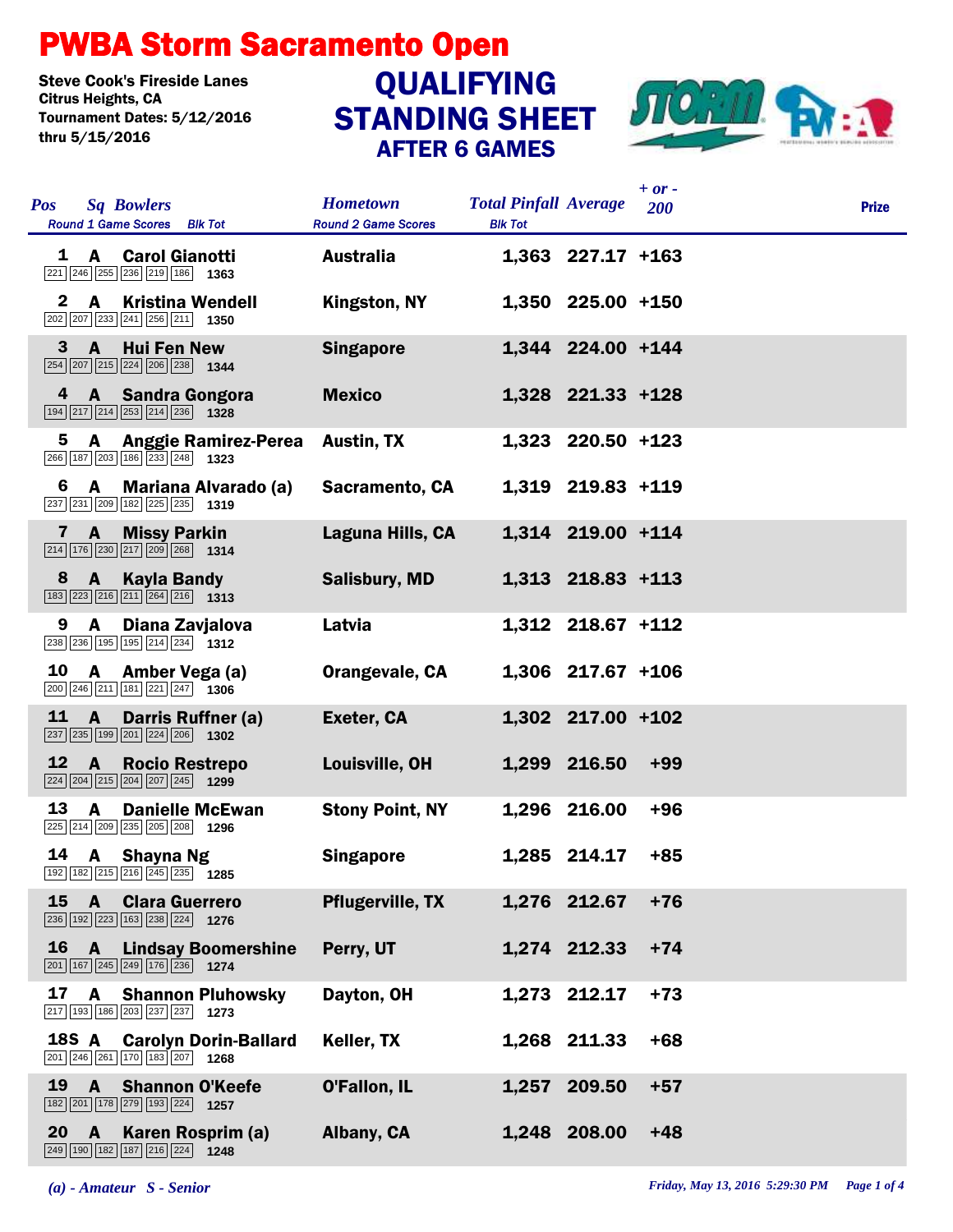| <b>Pos</b> |                 | <b>Sq Bowlers</b><br>Round 1 Game Scores Blk Tot                                                                     | <b>Hometown</b><br><b>Round 2 Game Scores</b> | <b>Total Pinfall Average</b><br><b>Blk Tot</b> |              | $+ or -$<br><b>200</b> | <b>Prize</b> |  |
|------------|-----------------|----------------------------------------------------------------------------------------------------------------------|-----------------------------------------------|------------------------------------------------|--------------|------------------------|--------------|--|
|            | A               | <b>Diandra Asbaty</b><br>174 209 173 225 209 258 1248                                                                | Chicago, IL                                   |                                                | 1,248 208.00 | $+48$                  |              |  |
| 22         | A               | <b>Cherie Tan</b><br>$\boxed{211}$ $\boxed{192}$ $\boxed{225}$ $\boxed{218}$ $\boxed{208}$ $\boxed{193}$ <b>1247</b> | <b>Singapore</b>                              |                                                | 1,247 207.83 | $+47$                  |              |  |
| 23         | $\mathbf{A}$    | <b>Maria Jose Rodriguez</b><br>166 187 256 200 217 220 1246                                                          | <b>Austin, TX</b>                             |                                                | 1,246 207.67 | $+46$                  |              |  |
| 24         | $\overline{A}$  | <b>Bryanna Cote</b><br>221 196 156 212 213 247 1245                                                                  | <b>Red Rock, AZ</b>                           |                                                | 1,245 207.50 | $+45$                  |              |  |
| 25         | A               | Mary Wells (a)<br>223 171 223 213 220 191 1241                                                                       | <b>Columbus, OH</b>                           |                                                | 1,241 206.83 | $+41$                  |              |  |
| 26         |                 | A Summer Jasmin<br>223 143 178 194 232 269 1239                                                                      | <b>Beckley, WV</b>                            |                                                | 1,239 206.50 | $+39$                  |              |  |
| 27         | A               | <b>Stefanie Johnson</b><br>$\boxed{213}$ $\boxed{259}$ 189 184 148 244 1237                                          | <b>Grand Prairie, TX</b>                      |                                                | 1,237 206.17 | $+37$                  |              |  |
| 28         | $\mathbf{A}$    | <b>Mariana Ayala</b><br>183 243 195 176 238 200 1235                                                                 | <b>Grand Prairie, TX</b>                      |                                                | 1,235 205.83 | $+35$                  |              |  |
| 29         | A               | <b>Liz Johnson</b><br>225 175 161 231 211 222 1225                                                                   | Cheektowaga, NY                               |                                                | 1,225 204.17 | $+25$                  |              |  |
| 30         |                 | A Samantha Schaden<br>222 212 195 187 205 203 1224                                                                   | <b>Baltimore, MD</b>                          |                                                | 1,224 204.00 | $+24$                  |              |  |
|            | A               | <b>Tannya Roumimper</b><br>236 183 216 222 208 159 1224                                                              | <b>Indonesia</b>                              |                                                | 1,224 204.00 | $+24$                  |              |  |
| 32         | $\mathbf{A}$    | <b>Karen Marcano</b><br>235 181 181 198 202 224 1221                                                                 | <b>Venezuela</b>                              |                                                | 1,221 203.50 | $+21$                  |              |  |
|            | <b>Cut Line</b> | <b>Cash Line</b>                                                                                                     |                                               |                                                |              |                        |              |  |
| 33         | A               | <b>Thia Falbo</b><br>197 183 234 220 199 181 1214                                                                    | <b>Greensburg, PA</b>                         |                                                | 1,214 202.33 | $+14$                  |              |  |
|            |                 | <b>A</b> Elysia Current<br>223 176 202 189 211 213 1214                                                              | Ephrata, PA                                   |                                                | 1,214 202.33 | $+14$                  |              |  |
| 35         | $\mathbf{A}$    | <b>Kelly Kulick</b><br>$\boxed{172}\boxed{202}\boxed{157}\boxed{289}\boxed{184}\boxed{208}$ 1212                     | <b>Union, NJ</b>                              |                                                | 1,212 202.00 | $+12$                  |              |  |
| 36         | $\mathbf{A}$    | <b>Jennifer Higgins</b><br>191 179 236 175 226 203 1210                                                              | <b>Westerville, OH</b>                        |                                                | 1,210 201.67 | $+10$                  |              |  |
| 37         | A               | Jessica Lesagonicz<br>$\boxed{213}$ 191 233 180 180 212 1209                                                         | Atlanta, GA                                   | 1,209                                          | 201.50       | $+9$                   |              |  |
| 38         | A               | Marcia Kloempken (a)<br>224 216 221 162 176 208 1207                                                                 | <b>Pleasant View, UT</b>                      |                                                | 1,207 201.17 | $+7$                   |              |  |
| 39         | $\mathbf{A}$    | <b>Kaidee Sutphin</b><br>$\boxed{202}$ 157 204 231 186 222 1202                                                      | <b>Mount Dora, FL</b>                         |                                                | 1,202 200.33 | $+2$                   |              |  |
| 40         | A               | <b>Jazreel Tan</b><br>$\boxed{237}$ 181 184 183 168 247 1200                                                         | <b>Singapore</b>                              |                                                | 1,200 200.00 | <b>Even</b>            |              |  |
| 41         | A               | <b>Elise Bolton</b><br>165 182 246 211 229 166 1199                                                                  | <b>Merritt Island, FL</b>                     | 1,199                                          | 199.83       | $-1$                   |              |  |
| 42         | A               | <b>Daphne Tan</b><br>195 168 190 207 225 211 1196                                                                    | <b>Singapore</b>                              |                                                | 1,196 199.33 | $-4$                   |              |  |
| 43         | $\mathbf{A}$    | Kristie Leong (a)<br>183 198 226 156 247 184<br>1194                                                                 | Daly City, CA                                 |                                                | 1,194 199.00 | $-6$                   |              |  |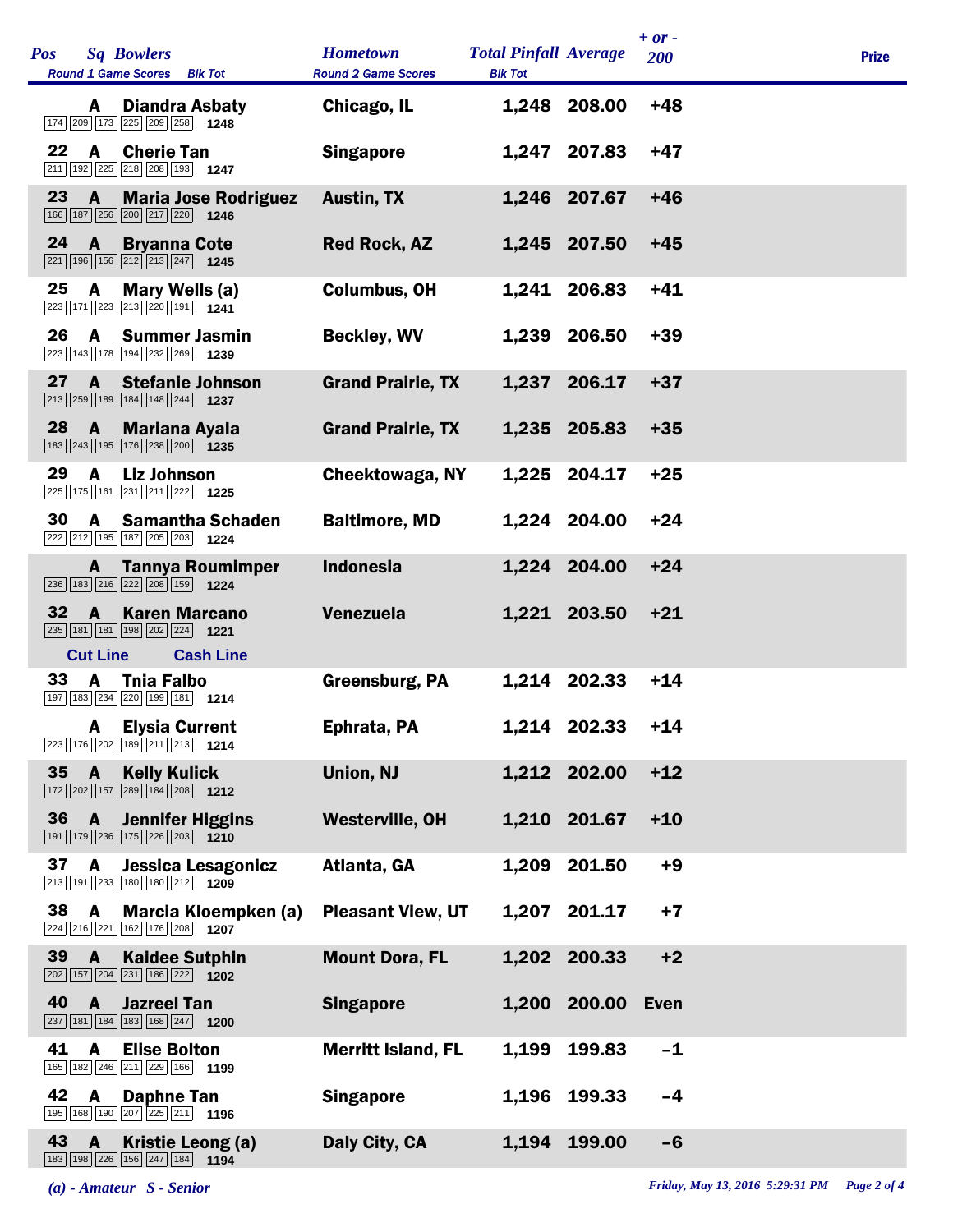| <b>Pos</b><br><b>Sq Bowlers</b><br>Round 1 Game Scores Blk Tot                                                                 | <b>Hometown</b><br><b>Round 2 Game Scores</b> | <b>Total Pinfall Average</b><br><b>Blk Tot</b> |                     | $+ or -$<br>200 | <b>Prize</b> |
|--------------------------------------------------------------------------------------------------------------------------------|-----------------------------------------------|------------------------------------------------|---------------------|-----------------|--------------|
| <b>Josie Earnest</b><br>A<br>155 207 206 206 199 221 194                                                                       | <b>Nashville, TN</b>                          |                                                | 1,194 199.00        | $-6$            |              |
| 45<br>A<br>Kristin Quah (a)<br>182 207 214 200 176 210 1189                                                                    | <b>Singapore</b>                              | 1,189                                          | 198.17              | $-11$           |              |
| <b>Jodi Woessner</b><br>A<br>213 214 198 170 195 199 1189                                                                      | Oregon, OH                                    | 1,189                                          | 198.17              | $-11$           |              |
| 47S A<br><b>Robin Romeo</b><br>$\boxed{156}$ $\boxed{178}$ $\boxed{237}$ $\boxed{206}$ $\boxed{181}$ $\boxed{225}$ <b>1183</b> | <b>Newhall, CA</b>                            |                                                | 1,183 197.17        | $-17$           |              |
| 48<br>$\mathbf{A}$<br><b>Leanne Hulsenberg</b><br>178 161 205 215 186 236 181                                                  | <b>Pleasant View, UT</b>                      |                                                | 1,181 196.83        | $-19$           |              |
| 49<br><b>Natalie Goodman</b><br>A<br>178 231 188 199 168 214 178                                                               | O'Fallon, IL                                  | 1,178                                          | 196.33              | $-22$           |              |
| <b>Kerry Smith</b><br>A<br>203 196 192 212 202 173 1778                                                                        | <b>New Holland, PA</b>                        |                                                | 1,178 196.33        | $-22$           |              |
| 51<br><b>Jacqueline Carbonetto</b><br>A<br>$\boxed{202}$ $\boxed{200}$ 188 192 202 193 1177                                    | <b>Blauvelt, NY</b>                           |                                                | 1,177 196.17        | $-23$           |              |
| 52<br>$\mathbf{A}$<br><b>Erin McCarthy</b><br>$\boxed{244}$ 162 202 173 151 244 1176                                           | Omaha, NE                                     |                                                | 1,176 196.00        | $-24$           |              |
| 53<br>A<br>Nichole Hiraoka (a)<br>200 216 172 200 216 171 175                                                                  | Daly City, CA                                 | 1,175                                          | 195.83              | $-25$           |              |
| 54<br>A<br><b>Blair Blumenscheid (a)</b><br>223 187 208 182 184 184 168                                                        | <b>Columbus, OH</b>                           |                                                | 1,168 194.67        | $-32$           |              |
| 55<br>$\mathbf{A}$<br><b>Debbie Baerman (a)</b><br>184 187 195 183 225 192 1166                                                | Fair Oaks, CA                                 |                                                | 1,166 194.33        | $-34$           |              |
| 56<br><b>A</b> Wendy Macpherson<br>195 219 207 189 191 156 1157                                                                | <b>Henderson, NV</b>                          |                                                | 1,157 192.83        | $-43$           |              |
| 57<br>$\overline{A}$<br><b>Lynda Barnes</b><br>207 214 197 181 221 135 1155                                                    | Double Oak, TX                                | 1,155                                          | 192.50              | $-45$           |              |
| 58<br>$\mathsf{A}$<br><b>Stephanie Martins</b><br>190 223 200 213 167 151 1144                                                 | <b>Brazil</b>                                 |                                                | 1,144 190.67        | $-56$           |              |
| 59<br><b>Brittany Tierney (a)</b><br>$\mathbf{A}$<br>182 222 184 195 181 167 1131                                              | <b>Fairfield, CA</b>                          |                                                | 1,131 188.50        | $-69$           |              |
| 60<br><b>Catherine Rawsthorne</b><br>$\mathbf{A}$<br>193 197 165 194 153 224 1126                                              | Tacoma, WA                                    |                                                | 1,126 187.67        | $-74$           |              |
| 61<br>A<br><b>Adrianna Tadielo (a)</b><br>181 166 184 201 172 216 1120                                                         | Oakley, CA                                    |                                                | 1,120 186.67        | $-80$           |              |
| 62S A<br><b>Paula Vidad</b><br>181 216 177 191 164 182 1111                                                                    | Sun City, CA                                  |                                                | 1,111 185.17        | $-89$           |              |
| 63S A<br><b>Debbie Ayers</b><br>182 210 179 152 172 215 1110                                                                   | La Mesa, CA                                   |                                                | 1,110 185.00        | $-90$           |              |
| 64<br>$\mathbf{A}$<br><b>Heather Dettrey</b><br>176 199 187 167 181 192 1102                                                   | Lincoln, CA                                   |                                                | 1,102 183.67        | $-98$           |              |
| 65<br>A<br>Rose Wolhar (a)<br>222 161 154 184 158 218 1097                                                                     | Sunnyvale, CA                                 | 1,097                                          | $182.83 - 103$      |                 |              |
| 66<br>A<br><b>Megan Kelly</b><br>226 175 143 180 203 168 1095                                                                  | Dayton, OH                                    |                                                | $1,095$ 182.50 -105 |                 |              |